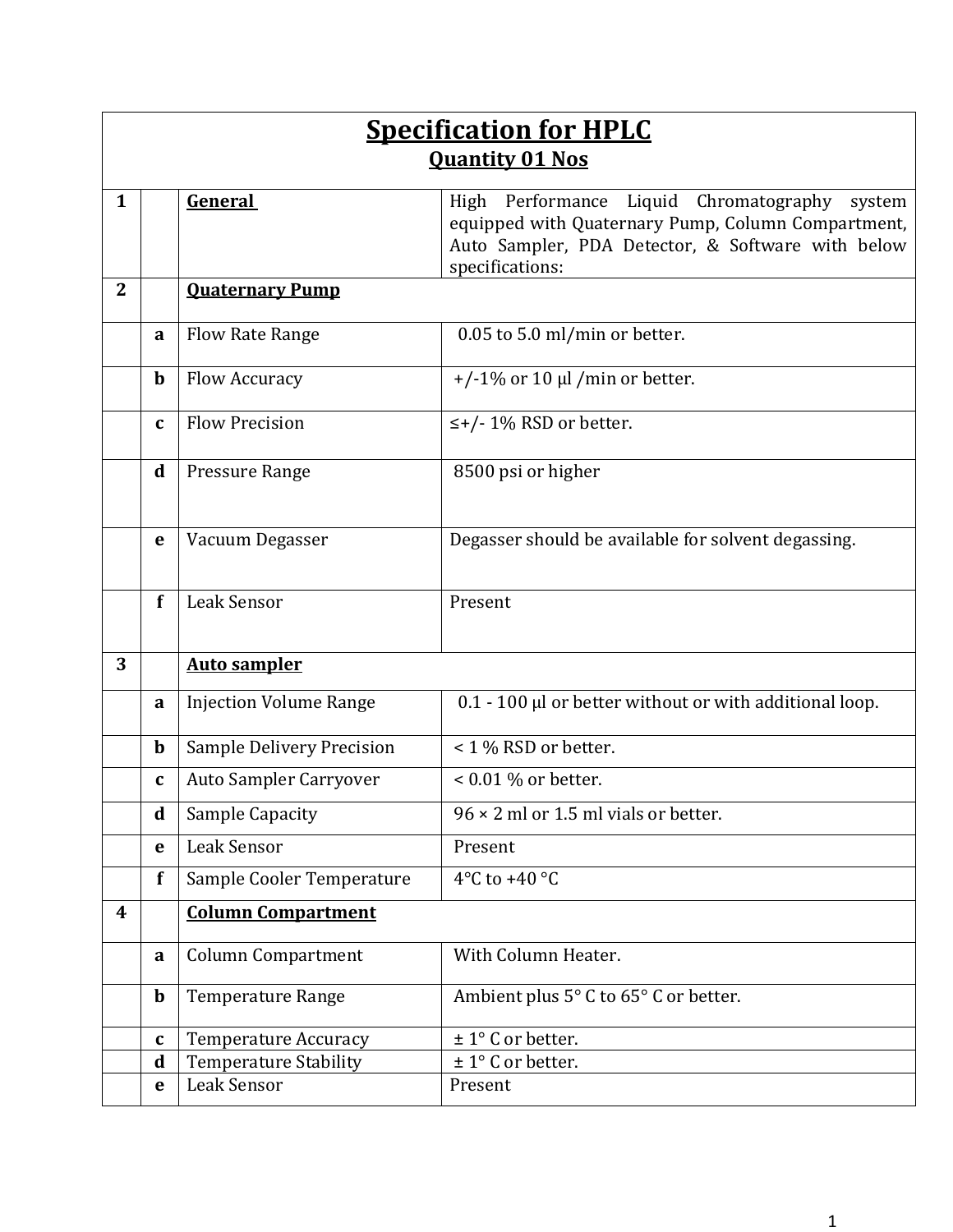| 5 |              | <b>Photo Diode Array Detector</b> |                                                                                                                                                                                                  |  |
|---|--------------|-----------------------------------|--------------------------------------------------------------------------------------------------------------------------------------------------------------------------------------------------|--|
|   | a            | Wavelength Range                  | 190-800 nm or better.                                                                                                                                                                            |  |
|   | $\mathbf b$  | Wavelength Accuracy               | $± 1$ nm or better.                                                                                                                                                                              |  |
|   | $\mathbf{C}$ | Detector Types                    | 512 Element Diode Array or Better                                                                                                                                                                |  |
|   | $\mathbf d$  | Flow Cell                         | Standard flow cell for Analytical Work.                                                                                                                                                          |  |
|   | e            | Leak Sensor                       | Present                                                                                                                                                                                          |  |
| 6 |              | <b>Chromatography Software</b>    |                                                                                                                                                                                                  |  |
|   |              |                                   | Complete system and software configuration must be 21<br>CFR Part 11 compliant. Database version software with<br>multitasking and capable of performing the following<br>functions:             |  |
|   |              |                                   | Control the system, acquire, store, process and<br>reproduce the data. It must be able to control all the<br>devices from same software.                                                         |  |
|   |              |                                   | Quantification software for batch process must confirm<br>the analytes as per regulatory requirements in Pharma,<br>food and environmental sample analysis as per the<br>applications specified. |  |
|   |              |                                   | IQ OQ of the system as well as software must be<br>provided.                                                                                                                                     |  |
|   |              |                                   | Software updates upto five years.                                                                                                                                                                |  |
| 7 |              | <b>System Validation</b>          |                                                                                                                                                                                                  |  |
|   |              |                                   | System Validation : IQ OQ should be provided at the time<br>of installation for both Hardware and Software                                                                                       |  |

| <u>8</u> |   | <b>Columns</b>                |                                                      |
|----------|---|-------------------------------|------------------------------------------------------|
|          |   | C18 Analytical Column with    |                                                      |
|          |   | suitable guard columns        |                                                      |
|          | a |                               | $250 \times 4.6 \times 5 \mu m$ , (01 no.)           |
|          | b |                               | 250 x 3x 5µm (01 no.)                                |
|          | C |                               | $150 \times 3x$ 5µm (01 no.)                         |
|          | d |                               | $100 \times 3x$ 5µm (01 no.)                         |
|          | e | Specific column for sugar     | (01 no.)                                             |
|          |   | application                   |                                                      |
| 9        |   | <b>Computer &amp; Printer</b> |                                                      |
|          |   |                               | One branded desktop computer with latest (Intel core |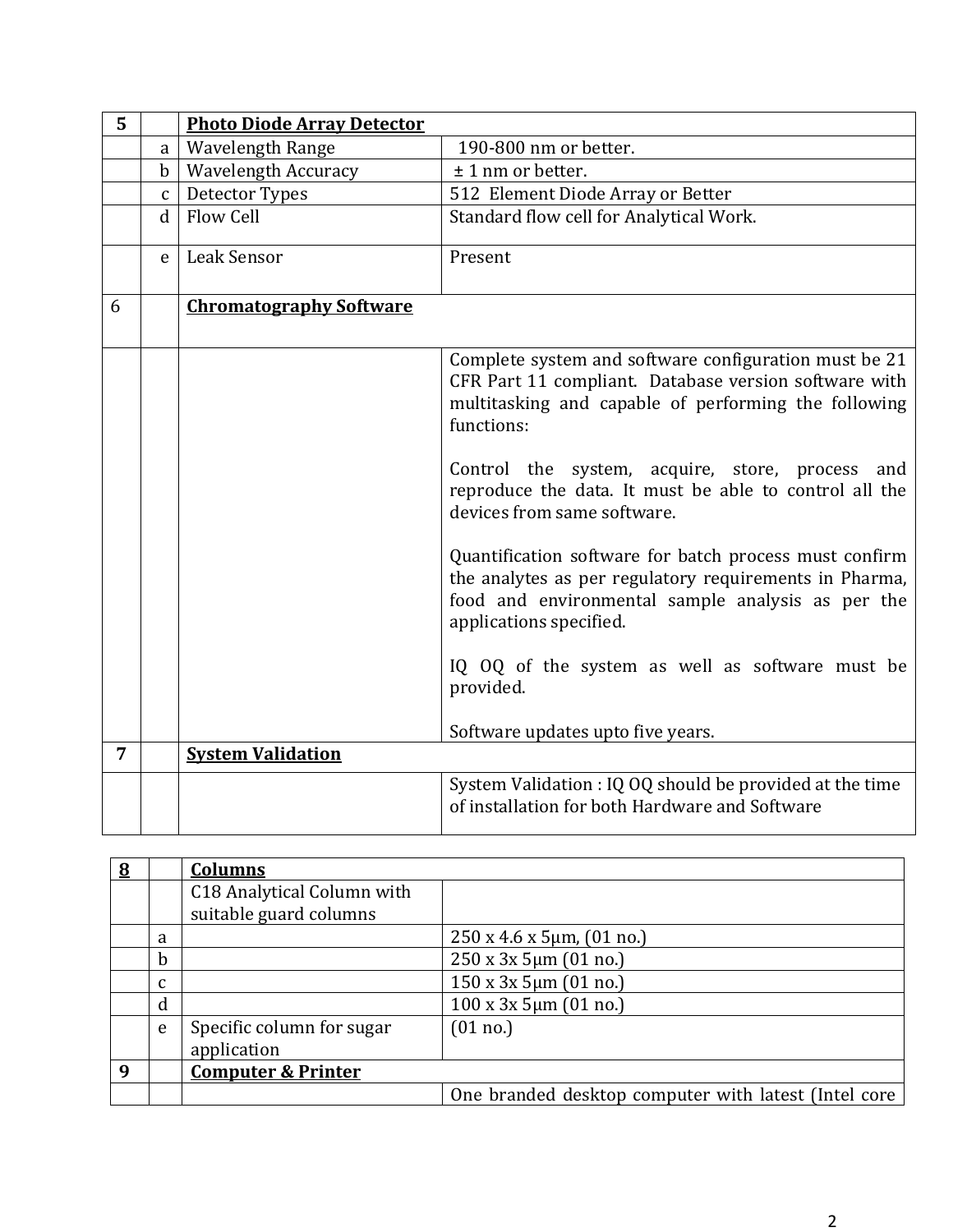|    |             |                            | i7) and best configuration with minimum 16GB Ram, 1<br>TB, Screen<br>23 inch<br>more, with laser jet<br>or<br>multifunctional printer. |
|----|-------------|----------------------------|----------------------------------------------------------------------------------------------------------------------------------------|
|    |             |                            | Operating system should be compatible to the quoted                                                                                    |
|    |             |                            | software.                                                                                                                              |
|    |             |                            | With original / latest operating software.                                                                                             |
| 10 |             | <b>Special Requirement</b> |                                                                                                                                        |
|    | a           |                            | As the instrument is an expensive and advanced                                                                                         |
|    |             |                            | equipment, it is mandatory that the facility must be                                                                                   |
|    |             |                            | multiple-user specific. Also, it is important that the                                                                                 |
|    |             |                            | equipment is stable and run for a long time. Thus it is                                                                                |
|    |             |                            | important for the vendors that they must supply                                                                                        |
|    |             |                            | appropriate documents specifying their users in higher                                                                                 |
|    |             |                            | academic institutions in India. Appropriate certificates                                                                               |
|    |             |                            | from the users for the last three years for the model                                                                                  |
|    |             |                            | quoted must be supplied justifying the stability, ease of                                                                              |
|    | $\mathbf b$ |                            | operation and maintenance requirement such that we                                                                                     |
|    |             |                            | have the option to choose the best system in terms of                                                                                  |
|    |             |                            | performance and not mere specifications alone.                                                                                         |
|    |             |                            |                                                                                                                                        |
|    |             |                            | Further, as the instrument is expensive and multi user<br>equipment, One year standard warranty followed by                            |
|    | $\mathbf c$ |                            | AMC for 5 years is a must and this must be specifically                                                                                |
|    |             |                            | mentioned in the quotation by the vendor/ principal. In                                                                                |
|    |             |                            | case, the vendor provides the warranty, the principal                                                                                  |
|    |             |                            | should certify (authenticate). Appropriate documents                                                                                   |
|    |             |                            | must be attached along with the quotation in this                                                                                      |
|    | D           |                            | regard. Technical compliance sheet should be provided.                                                                                 |
|    | e           |                            | A certificate will be required from the original                                                                                       |
|    |             |                            | instrument manufacturer that technical support along                                                                                   |
|    | f           |                            | with all essential spares will be provided / made                                                                                      |
|    |             |                            | available for at least 10 years after the expiry of one<br>year standard warranty period. AMC will cover main                          |
|    |             |                            | instrument as well as all accessories supplied with the                                                                                |
|    |             |                            | main instrument.                                                                                                                       |
|    |             |                            | Downtime period should be mentioned.                                                                                                   |
|    |             |                            | Number of service engineers available in the region                                                                                    |
|    |             |                            | should be specified.<br>The vendor must supply the latest clearly readable                                                             |
|    |             |                            | original printed copy of brochure produced by the OEM                                                                                  |
|    |             |                            | listing all specifications of the equipment/system.                                                                                    |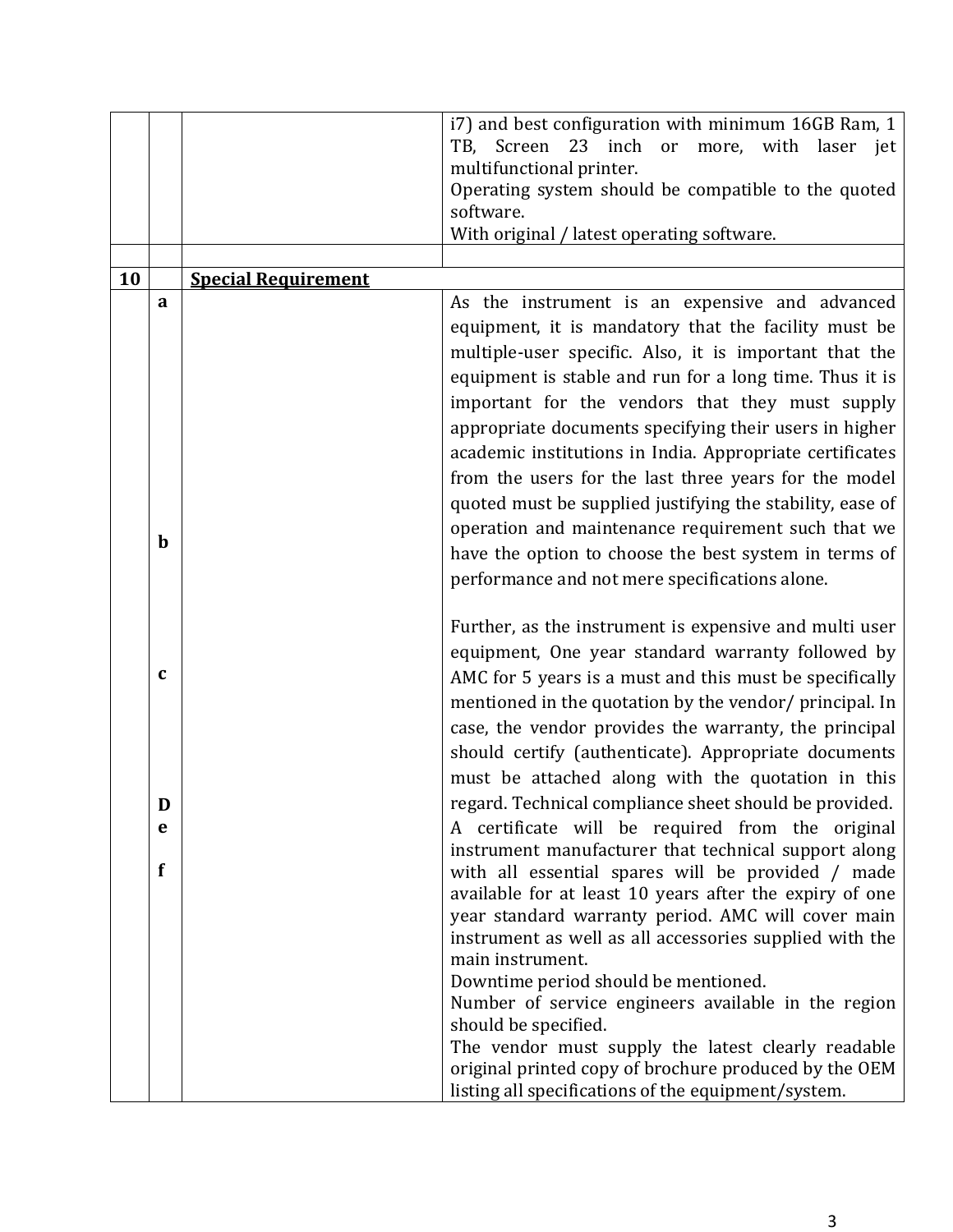| 11 |   | <b>Training</b> |                                                                                                                                                                                                                                   |
|----|---|-----------------|-----------------------------------------------------------------------------------------------------------------------------------------------------------------------------------------------------------------------------------|
|    | a |                 | Onsite training to personnel for smooth operation of<br>the instruments at the time of installation with a follow-                                                                                                                |
|    |   |                 | up when required.                                                                                                                                                                                                                 |
| 12 |   | <b>Optional</b> |                                                                                                                                                                                                                                   |
|    | a | <b>AMC</b>      | Company should quote price for additional 5 years<br>AMC after completion of one year standard warranty<br>AMC.<br>and<br>year<br>AMC will cover main instrument as well as all<br>accessories supplied with the main instrument. |

# **GEM NOTICE INVITING**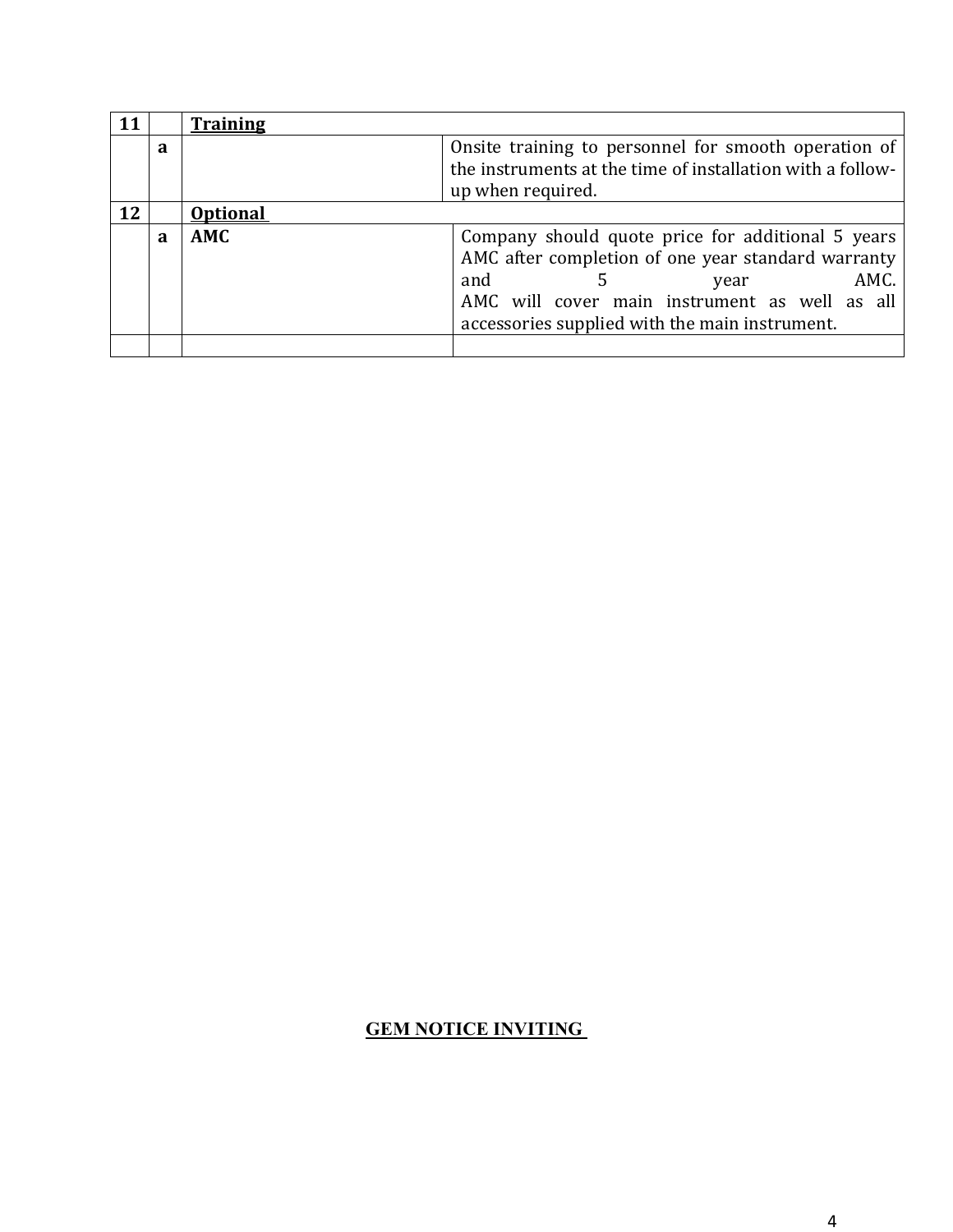**1. Acceptance of Terms & Conditions:** Bidders must confirm the acceptance of all the terms and conditions of this NIT. Any non-acceptance or deviations from the terms and conditions must be clearly mentioned. However, tenderers must note carefully that any conditional offer or any deviation from the terms and conditions of this NIT. may render the tender liable for rejection. Bidder are requested to submitted the all filled Annexure as attached **( A to J)** 

## **2. Bidding**

a). In cases of agents quoting for indigenous item on offshore procurements, on behalf of their principal manufacturers, one agent cannot represent two manufacturers or quote on their behalf in a particular tender enquiry. One manufacturer can also authorized only one agent/dealer. In case where manufacturer has submitted the bid, the bid of its authorize dealer will be canceled

b). The letter of authority should be on the letterhead of the manufacturer and should be signed by a person competent and having the power of attorney to bind the manufacturer. The same should be included by the bidder in its techno-commercial unpriced bid.

All offers other than those from the Principal/OEM should be supported by an authority letter from the manufacturer authorizing the supplier to tender on their behalf. In case of manufacturer a certificate or a copy thereof to the effect that the bidder is a manufacturer of the equipment must be accompanied with the technical bid prepared as per **'Annexure – D'**.

**3. Price Bid** Price bid should be submitted in given all specification.

The price should be quoted in net per unit (after breakup) and must include all packing and delivery charges. . Price quoted should be in Indian Rupees, free delivery at NIPER Mohali at site ( DDP/F.O.R.NIPER)

**4.** Further, depending on the nature of the goods, there may be cost elements towards installation and commissioning; operator's training, and so on. Normally, it may be included in the equipment cost but if it is quoted separately, the same will be added in the item price for the determination of ranking of the bidders. The offer/bid should be exclusive of all taxes and duties, which will be paid by the purchaser as applicable. However, the percentage of taxes & duties shall be clearly indicated. Necessary certificate will be issued on demand in respect of GST and Custom duty. The Buyer/PFC will have the right to award contracts to different Bidders for being lowest in particular items.

For ranking of offers, price of complete scope of supply as detailed in technical specifications, the procuring authority/Purchaser any decide as follows for comparison of price bids.

(i) All items of the bid which are mandatorily required to meet the tendered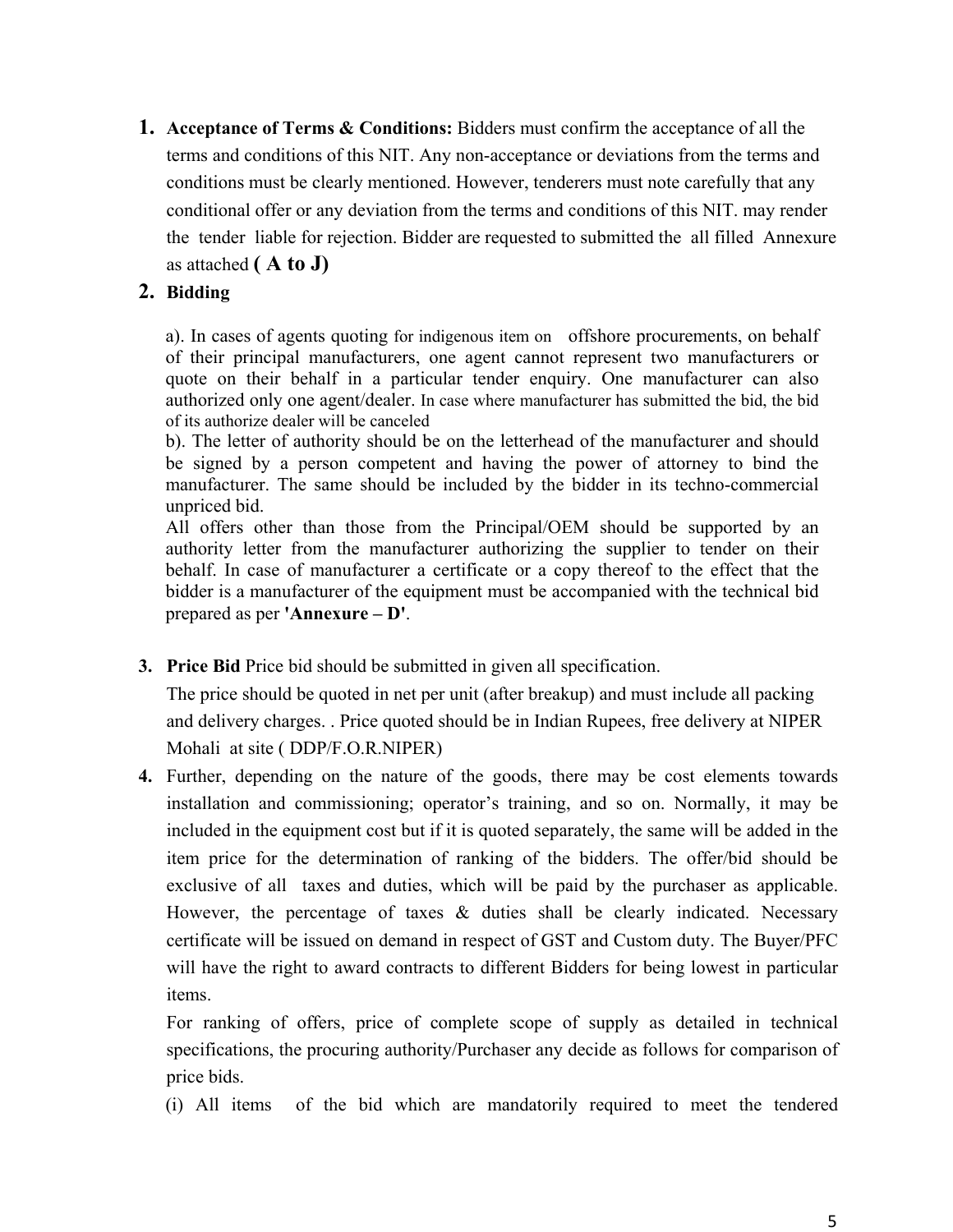specifications of the items/system

(ii) If a bidder has put certain items/modules which are required to meet the tendered specifications in the 'optional' part of the bid, then such optional items shall also be included for the purpose of price Comparison.

iii) On the other hand, if a bidder has inadvertently included any item/module in its main price bid which is not required as per tender specifications, then the price of such item/module shall be excluded from the price comparison provided that the price for the said item/module is clearly reflected separately in the bid

- 5. This institute is registered with DSIR for duty free Imports under duty exemption. DSIR certificate will be provided on Demand and also provide GST concessional centificate alongwith our purchase order. If required ( Notification No. 45/2017 –central tax ( Rate) dt 14.11.2017) Kindly quote the price on F.O.R.NIPER Basis and relevant document for clearance will be provided by NIPER
- 6. **Taxes :** Suppliers shall be entirely responsible for all taxes, duties, license fees, octroi, road permits, etc.,incurred until delivery of the contracted Goods to the Purchaser. However, GST etc, in respect of the transaction between the Purchaser and the Supplier shall be payable extra, if so stipulated in the order. For research purpose(s) ONLY, 5% GST will be applicable with concessional GST Certificate.
- 7. **Rate Comparison** Bidders are requested to send their rates in Indian Rupees on FOR basis at NIPER Mohali.
- 8. **Spares:** The spare parts/wear & tear consumables, if any, required for trouble free operation of equipment to be quoted separately giving the full nomenclature, rate, quantity and shelf life of each item
- 9. **Indigenous items** The items which can/are to be provided indigenously may be listed separately
- 10. **Parts of Equipments** Where the equipment is composed of several subunits/components, the rates should be quoted for each subunit/component. The Institute reserves the right to increase or decrease the number of subunits/components and number of equipment according to its requirements. The rates in ambiguous terms will render the quotation liable to rejection. The words "Not quoting" should be clearly written against any item of equipment for which the tenderer is not quoting.
- 11. **Payment Terms** Payment will be made to the supplier through following modes

#### **a). Indigenous goods:**

i)NEFT/RTGS : 90% payment will be made within 30 days from the date of receipt of material at NIPER Mohali and balance 10% after successful installation of the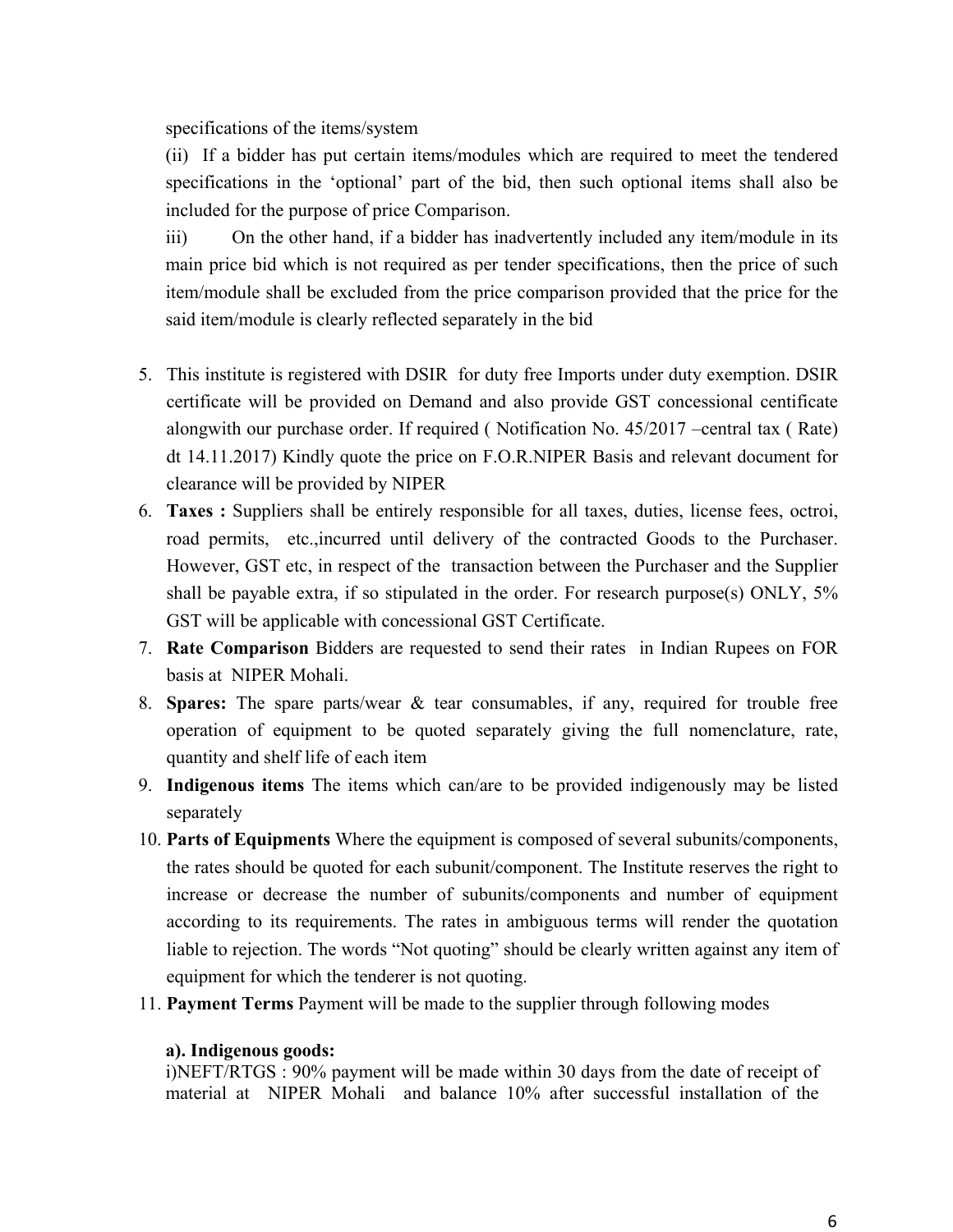equipment and on the submission of performance bank guarantee valid for warranty period  $+3$  months or

ii) NEFT/ RTGS : 100% payment will be made within 30 days from the date of receipt of material at NIPER Mohali and successful installation of the equipment.

- 12. **Service Manual/Curcuit Diagram** It is specifically required that the bidders will supply all the operating  $\&$  service manuals and circuit diagrams alongwith the equipment
- 13. **Power Supply** The equipment should be quoted only for 220 volts and 50Hz electricity supply. The extra requirement of line voltage, current rating etc. and the optimum climate and environment required for the equipment must be stated precisely. Voltage stabilizers/isolation transformers/CVT/UPS etc., as may be required shall be listed separately. The full technical specifications and literature in respect of the voltage stabilizer etc., must be furnished
- 14. **Guarantee/Warranty** Duly signed and stamped certificate of at least 1 years comprehensive onsite warranty as per **Annexure-B** should be attached with the technical bid. Successful firm will be required to agree for payment of penalty for exceeding permissible downtime during Guarantee / Warranty period.
- 15. **In** addition to quoting for the equipment, the tenderers are also requested to quote separately, the charges and terms and conditions of SERVICE CONTRACT FOR A PERIOD OF FIVE YEARS, for maintaining the equipment at this institute after the expiry of the period of guarantee/warranty. The terms and conditions of the Service Contract are given in **Annexure 'C'**. It may be noted that the service contract charges may also be considered along with the cost of equipment while evaluating the quotations. But purchase order shall be placed for equipment cost only initially. Price List of Spares parts must be quoted. If asked in the NIT

In case of any loss or damage done to the property / existing infrastructure of the Institute attributable to the personnel of the contractor, the full damages will be recovered from the Agency / Contractor and decision of the Competent Authority of institute in this regard will be final and binding on the contractor.

#### 16. **Country of origin**

Country of origin of the quoted item should be mentioned in the offer in case of imported item.

As per Ministry of Finance, Deptt. of Expenditure, Public Procurement Division Order (Public Procurement No.1) issued from file No.6/18/2019-PPD dated 23rd July, 2020 regarding Restrictions under Rule 144 (xi) of the General Financial Rules (GFRs) 2017, it is directed that any bidder from a country which shares a land border with India will be eligible to bid in any procurement whether of goods, services (including consultancy services and non-consultancy services) or works (including turnkey projects) only if the bidder is registered with the Competent Authority i.e. the Deptt. for Promotion of Industry and Internal Trade (DPIIT). The said order will not apply to bidders from those countries (even sharing a land border with India) to which the Government of India has extended lines of credit or in which the Government of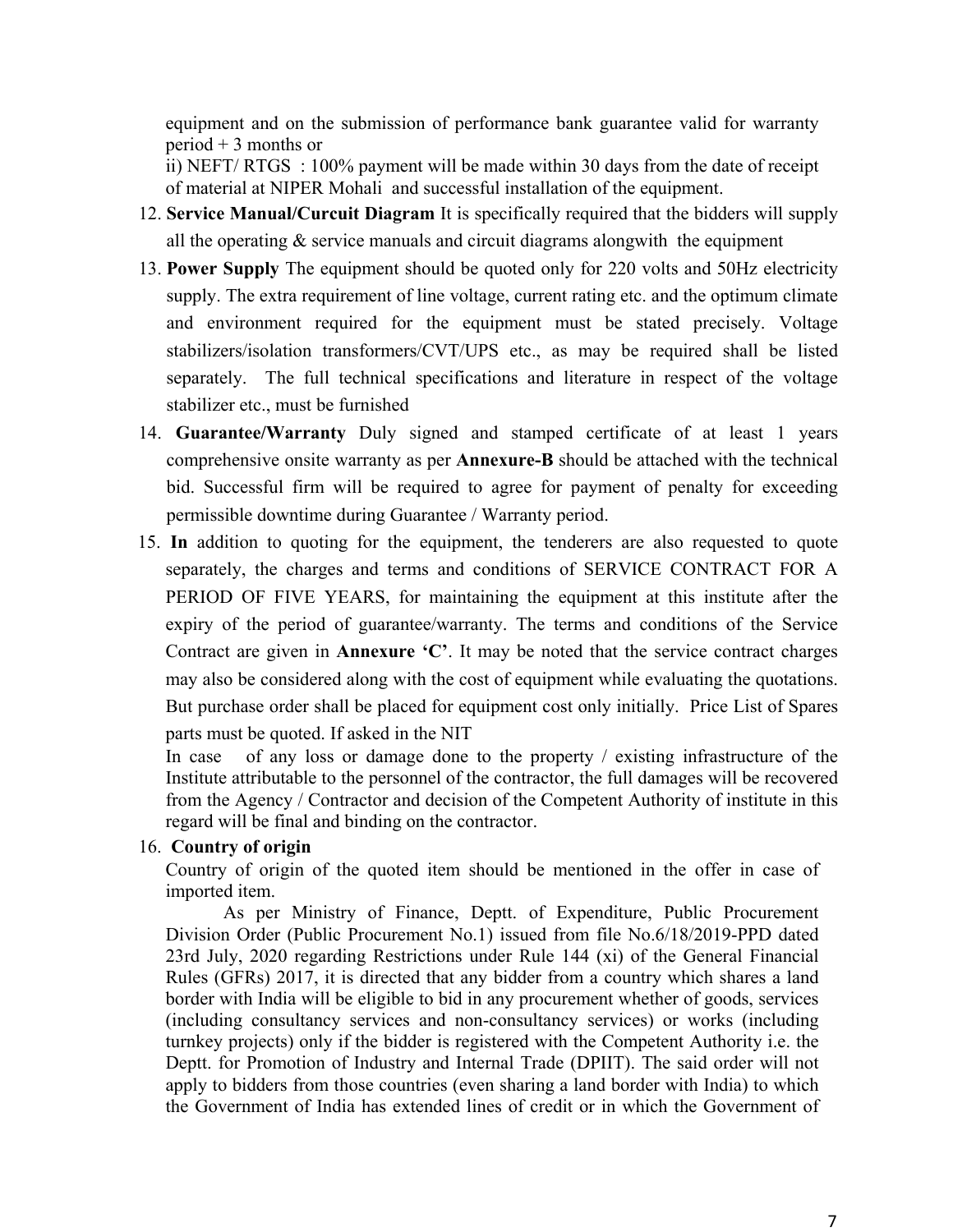India is engaged in development projects (updated lists of the countries are given in the Ministry of External Affairs)

- 17. **Service Facility** Bidder should mention about the service set up in India and how capable they are to provide after sales services
- 18. **Training :** If required, should be included in your offer without any extra cost
- 19. **Banker's details** Name and address of the banker of your company should be mentioned ( Annexure H)
- 20. **Reference of supply** Name and contact details of the premier educational Institutes where the quoted equipment has been installed in India should be attached as per **Annexure-G**. Copies of at least two purchase orders may be attached(If possible). NIPER Mohali reserves the right to inspect the equipment for its actual performance in any of the listed Institute

## 21. **Arbitration**

- 1. In the event of failure to carry out the contractual obligations, with in the stipulated period or extended period and determination of the contract for any reason. Violation of the warranties etc. the NIPER Mohali shall have the right to carry out the unfinished obligation at the exclusive cost and risk of the bidder/firm, after due notice and the difference so accrued shall be recoverable from the bidder/firm.
- 2. The provision of the Arbitration and conciliation Act, 1996 or as at relevant time and of rules framed there under and any statutory modifications thereof shall be deemed to apply and be incorporated in this agreement.
- 3. Upon every or any such reference, the cost of any incidentals to the reference and award(s) respectively shall be at the reasonable discretion of the Arbitrators or in the event of their not agreeing, of the Umpire appointed the amount thereof or direct the same to be fixed as between solicitors and client or as between parties and shall be direct by whom and in what manner the same shall be borne and paid.
- 4. Panel of arbitrators will be provided by NIPER Mohali out of which the bidder will have to select one.
- 5. The bidder shall have no objection if the officer who has dealt with the case at any stage is nominated as an arbitrator. Further, that one of the arbitrator's shall be Accounts Expert.
- 6. In case of vacancy being caused due to resignation, death or incapacity of the arbitrator's to function as such, the same shall be provided in the aforesaid manner and the new arbitrator's shall proceed from the stage at which vacancy is caused.
- **26. Jurisdiction:** The court of Mohali alone will have the jurisdiction to try any matter, dispute or difference between the parties arising out of his tender/contract. It is specifically agreed that no Court outside and other than Mohali court shall have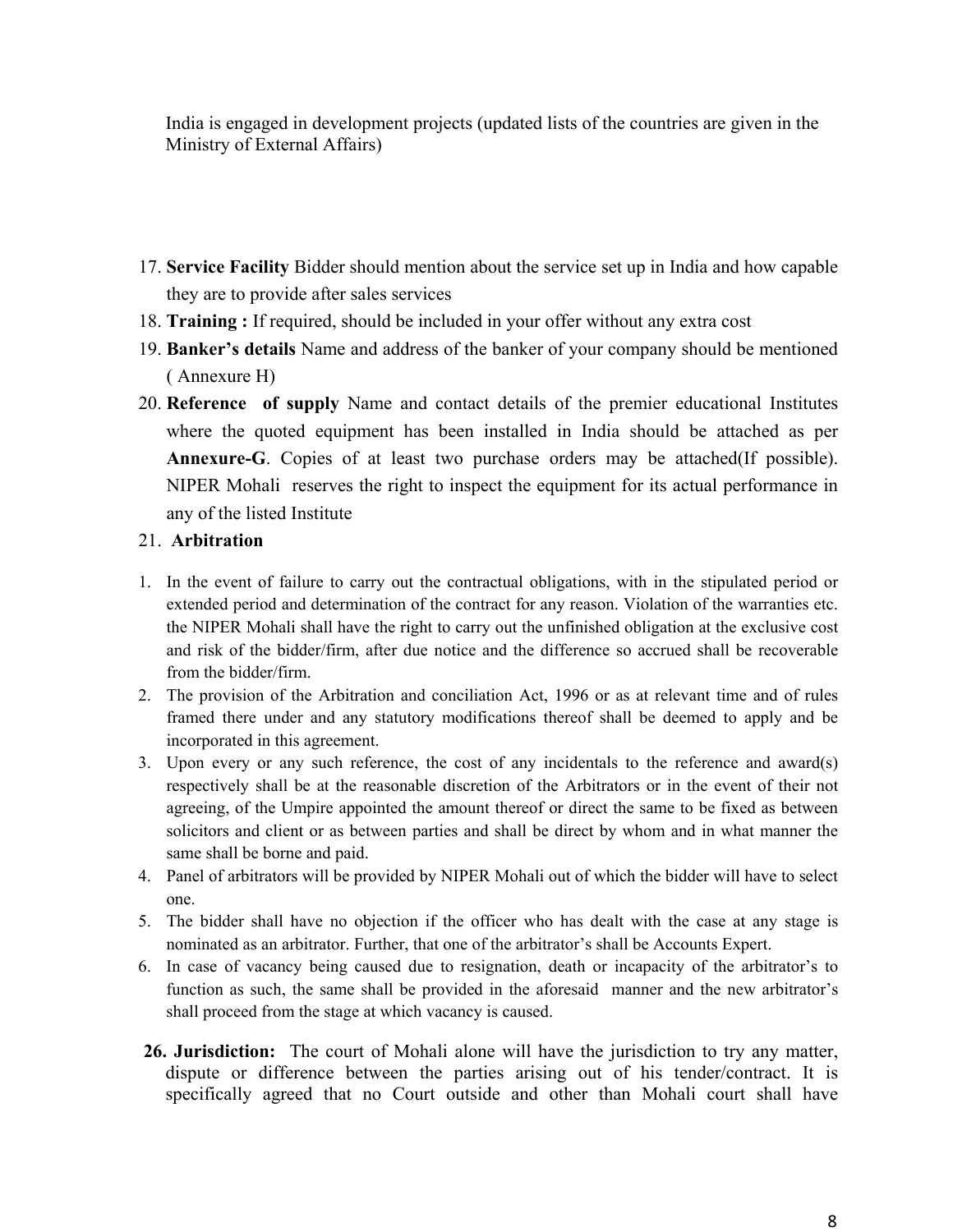jurisdiction in this matter.

- **27.** Force **Majeure** : Any failure of omission or commission to carry out the provision of this contract by the supplier shall not give rise to any claim by one party, one against the other, if such failure of omission or commission arises from an act of God; which shall include all acts of natural calamities such as fire, flood, earthquake, hurricane or may pestilence or from civil strike, compliance with any statute and/or regulations of the Government, lockouts and strikes, riots embargoes or from any political or other reason beyond the supplier's control including war (whether declared or not) civil war or stage of insurrection, provided that notice of the occurrence of any event by either party to the other shall be given within two weeks from the date of occurrence of such an event which could be attributed to Force Majeure conditions.
- **28. Risk & Cost** In the event of failure to carry out the obligations, within the stipulated period or extended and determination of the contract for any reason, violation of warranties etc. The NIPER Mohali shall have the right to carry out the unfinished obligation at the exclusive cost and risk of the bidder/firm, after due notice and the difference so accrued shall be recoverable from the bidder/firm.
- **29. The Material** found defective upon opening by the supplier representative in presence of Central stores personnel/indenter of NIPER Mohali or not as per tendered specifications will be lifted back at the cost and risk of the supplier. The material lying in the NIPER Mohali premises would be at the supplier's risk and cost.
- **30. Liquidated Damages**: In case the firm fails to execute the supply as per the purchase order in whole or in part as per the terms and conditions of PO, NIPER Mohali can impose the penalty  $(201\%$  per week of the undelivered stores, subject to a maximum of 10%. Value of the purchase order. It will also be open to the institute to procure the required item(s) from any other source at the risk and expense of the firm.

**Note: The Director, NIPER Mohali reserves the right to accept/reject any or all tenders without assigning any reason thereof and also to reject the material if the same is not found conforming to the specifications, with further right to affect risk and cost of the purchases.**

**Annexure 'A'**

| Specification of Fluorescence Spectrometer | Compliance of Compliance<br>the<br>model | quoted of alternate<br>model, if any | Remarks |
|--------------------------------------------|------------------------------------------|--------------------------------------|---------|
|                                            |                                          |                                      |         |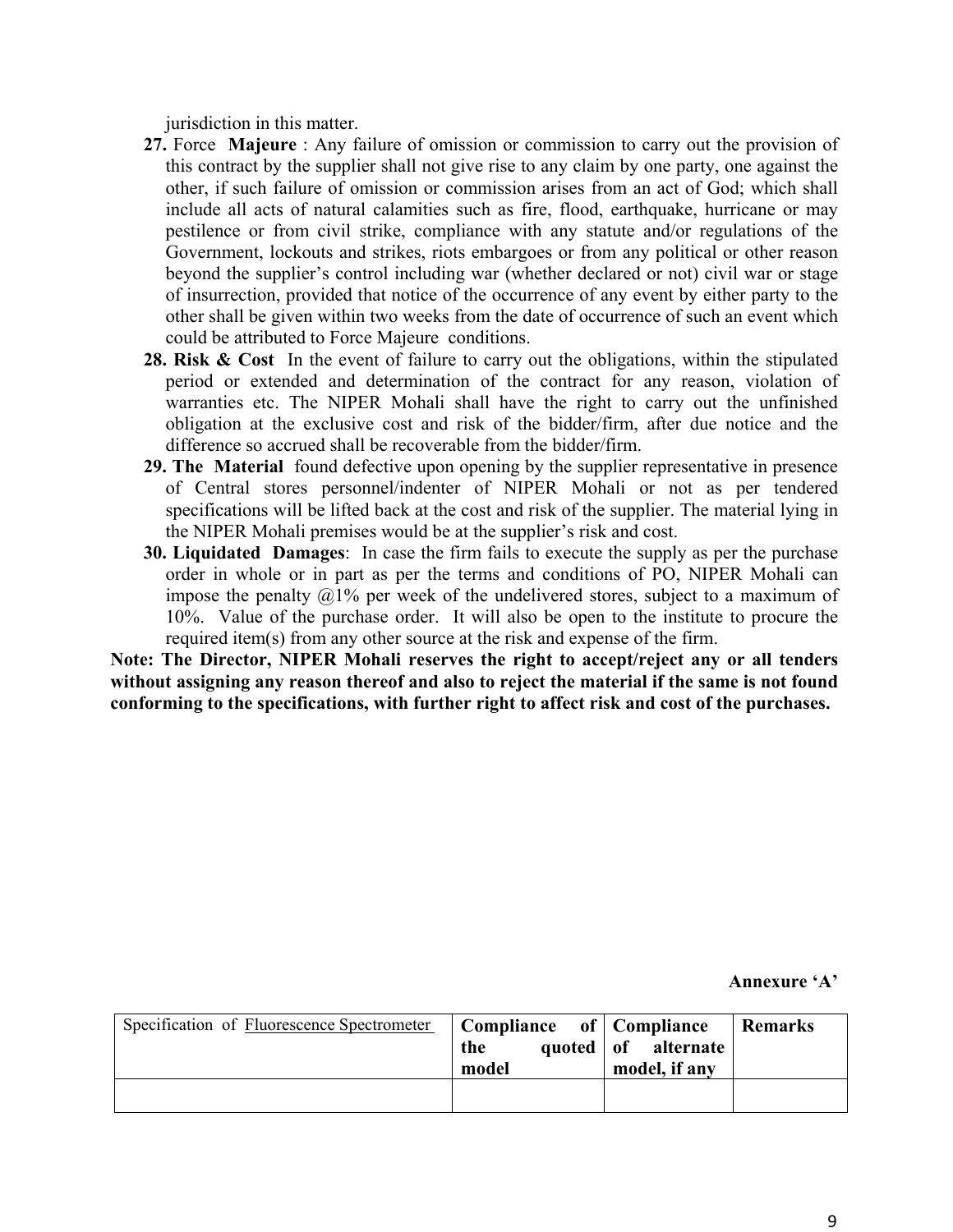**Annexure B**

# **CERTIFICATE OF GUARANTEE/WARRANTY**

(This certificate may be reproduced)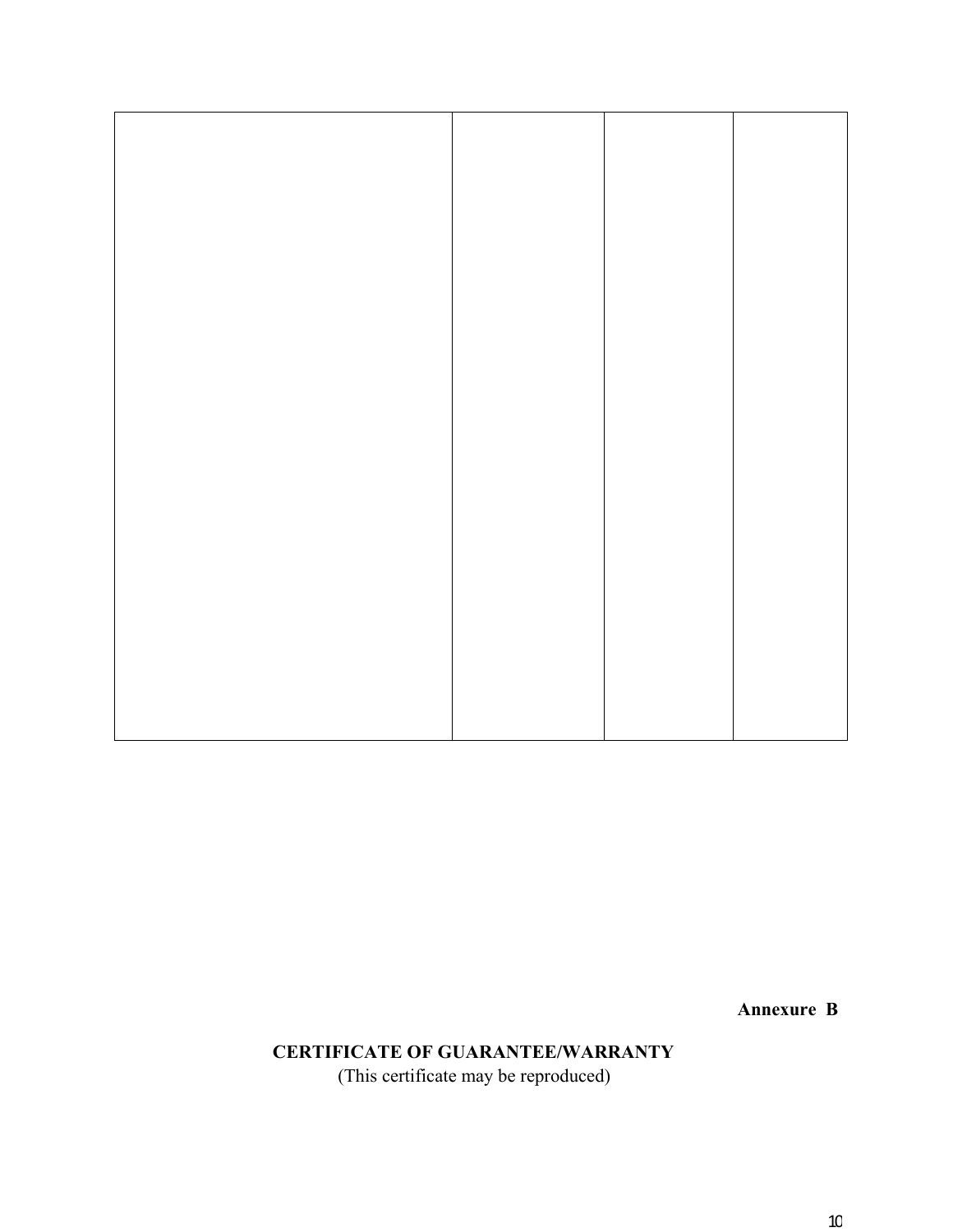- i) I/We certify that the guarantee/warranty shall be starting from the date of satisfactory installation, commissioning and handing over of the equipment and of works conducted therewith covered under the Supply order in working Condition. During the guarantee/warranty period I/We shall provide "after sale service" and the replacement of any part(s) of the equipment or rectification of defects of work of the equipment will be free of cost. The replacement of the parts shall be arranged by us, at our own cost and responsibility. We undertake that the above guarantee/ warranty shall begin only from the date of installation, commissioning and handing over the equipment in working order. The benefit of change in dates of the guarantee/warranty period shall be in the interest of the user/your Institute.
- ii) During the warranty period, we shall provide at least three preventive maintenance visits  $\&$  all breakdown services without any charges.
- iii) Uptime Guarantee : During the guarantee/warranty period, we will be responsible to maintain the equipment in good working condition for a period of 328 days (i.e., 90% uptime) in a block of 365 days. All the complaints will be attended by us within 5 days of receipt of the complaint in our office. In case there is delay of more than 5 days in attending to a complaint from our side then you can count the number of days in excess of the permissible response time in the downtime.
- iv) We certify that the equipment being offered/quoted is the latest model and that spares for the equipment will be available for a period of at least 10 years and we also guarantee that we will keep the Institute informed of any up-date of the equipment over a period of 5 years.
- v) We guarantee that we will supply spare parts if and when required on agreed basis for an agreed price. The agreed basis could be an agreed discount on the published catalogue price or an agreed percentage of profit on the landed cost.
- vi) We guarantee to the effect that before going out of production of spare parts, we will give adequate advance notice to you so that you may undertake to procure the balance of the life time requirements of spare parts.
- vii) We guarantee the entire unit against defects of manufacture, workmanship and poor quality of components.

Date : **Authorised** *Authorised* **Signatory (With Seal)**

Place :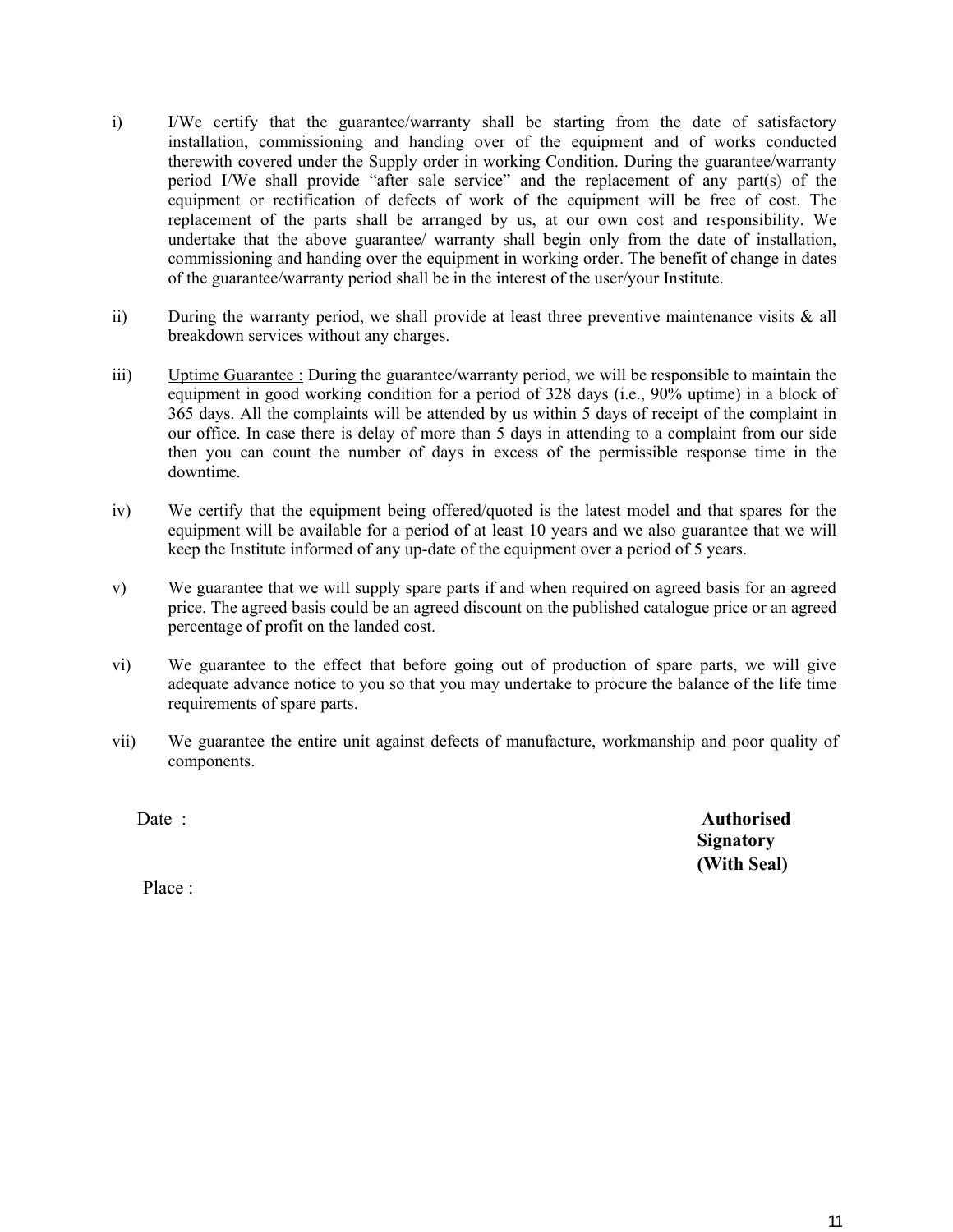#### **TERMS AND CONDITIONS OF THE SERVICE CONTRACT**

i) During the service contract period, the firm shall provide at least THREE preventive maintenance visits and attend to all emergent and break-down calls per year.

ii) **Company should quote price for additional 5 year AMC after completion of one year standard warranty and 5 year AMC. AMC will cover main instrument as well as all accessories supplied with the main instrument ( GST Extra as applicable as time of payment**)

| 1. Ist year             |                                                                       |
|-------------------------|-----------------------------------------------------------------------|
| 2. $2nd$ year           |                                                                       |
| 3. 3 <sup>rd</sup> Year | $\mathbf{Rs.}\dots\dots\dots\dots\dots\dots\dots\dots\dots\dots\dots$ |
| 4. $4^{\text{th}}$ Year | $\mathbf{Rs.}\dots\dots\dots\dots\dots\dots\dots\dots\dots\dots\dots$ |
| 5. $5^{\text{th}}$ Year |                                                                       |

- iii) The service contract charges must be quoted separately for each year strictly.
- iv) The service contract charges should be quoted only for services and travel cost etc. and should not include the cost of any replacement parts/components which shall be arranged by the Institute at its own cost. However, a price list of all spares must be provided to the Institute.
- v) The removed/un serviced spare parts shall be the property of NIPER , Mohali and shall be handed over to Indenter by the service provider alongwith service report.
- vi) In each block of 365 days during the entire service contract period the firm will be responsible to maintain the equipment in good working condition for a period of 328 days (i.e. 90% uptime). The time taken by the Institute in providing to the firm the spare parts shall not count towards the downtime. All the complaints will be attended by the firm within 5 days of the dispatch of the complaint to their office. In case there is delay of more than 5 days in attending to a complaint then the number of days in excess of the permissible response time shall be counted in the downtime. The above said response time of 5 days for attending to a complaint will not be counted in the downtime. In case total downtime exceeds the permissible limit as defined above, the service contract shall be extended by the period in excess of the permissible downtime subject to limit of 30 days in a block of 365 days. However, for the period of the downtime in excess of 30 days in block of 365 days, a fine equivalent of double the daily service contract charges shall be recovered from the firm.
- vii) The replaced parts shall remain the property of the Institute.
- viii) The firm will deposit a security in form of Bank Guarantee equivalent to 50% of the additional value of the Annual service contract towards execution of the service contract and to cover the service contract period of five years. This will be furnished within a period of 15 days after the expiry of the guarantee/warranty period. No Advance payment of AMC shall be made under normal circumstances.
- ix) The firm shall try to repair the equipment at Institute itself. However, the equipment may be taken to their site, on their own expenses if in case it is not possible to repair the same at NIPER, the firm shall take the entire responsibility for the safe custody and transportation of the equipment taken out for repairs till this is handed over to purchaser after repair. Any loss of equipment or its accessories on account of theft, fire or any such reasons shall be the sole risk and responsibility of the firm who will compensate the Institute for such losses at FOB value of the damaged/lost equipment/part including accessories.
- x) During the service contract period the parts/components that may be needing replacement shall be made available by the Institute at their own expenses and all import formalities, payment of custom duty etc., shall be complied with/borne by the Institute.
- xi) All service contract charges will be invoiced thrice in each year. The payment of the invoice will be made in arrears after satisfactory servicing within 30 days of the date of submission of the invoice.
- xii) No price revision will be accepted by the Institute during the entire tenure of the service contract agreement.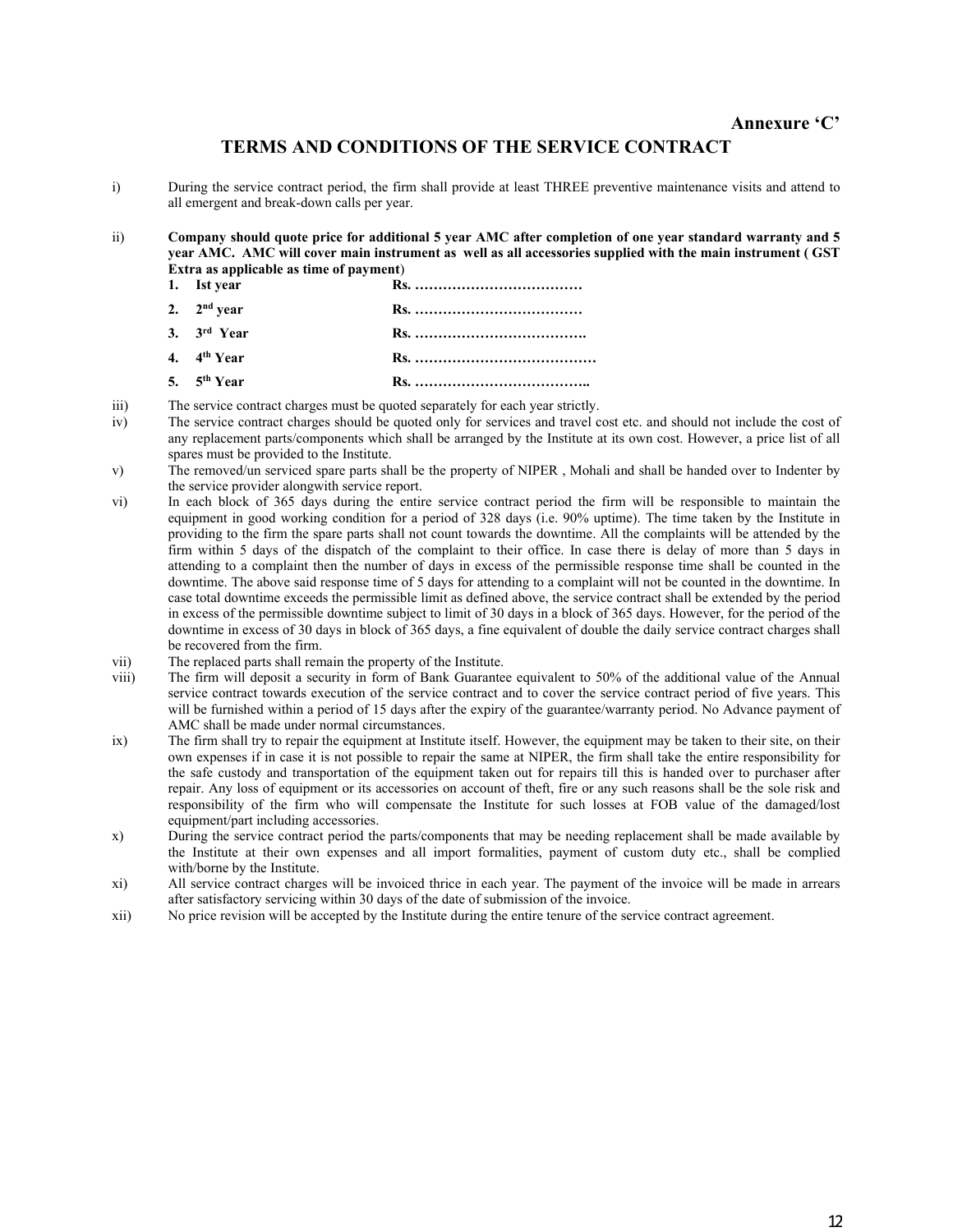#### **FORMAT FOR MANUFACTURES`S AUTHORISATION CERTIFICATE**

 **The Director NIPER, SAS Nagar Mohali** 

**Subject: Tender for "………………………………………………….".** 

**Dear Sir** 

**We manufactures of original equipment at (…………………………………. Address of factory ……………………………………………………do hereby authorize M/s (Name and address of Agent) to submit a bid, negotiate and receive the order format against your tender enquiry.**

**M/s ……………………………………. is authorized to bid and conclude the contract in regard to this business.** 

**We hereby extend our full guarantee and warranty as per clause ………………………. Conditions NIQ for the goods and services offered by the above firm.**

**Yours Faithfully** 

**Name & Signature For and on behalf of M/s ……………………………………. (Name of manufacturer)** 

 **Note :**

- **1. In cases of agents quoting for indigenous item on offshore procurements, on behalf of their principal manufacturers, one agent cannot represent two manufacturers or quote on their behalf in a particular tender enquiry. One manufacturer can also authorize only one agent/dealer. In case where manufacturer has submitted the bid, the bid of its authorize dealer will be canceled**
- **2. The letter of authority should be on the letterhead of the manufacturer and should be signed by a person competent and having the power of attorney to bind the manufacturer. The same should be included by the bidder in its techno-commercial unpriced bid.**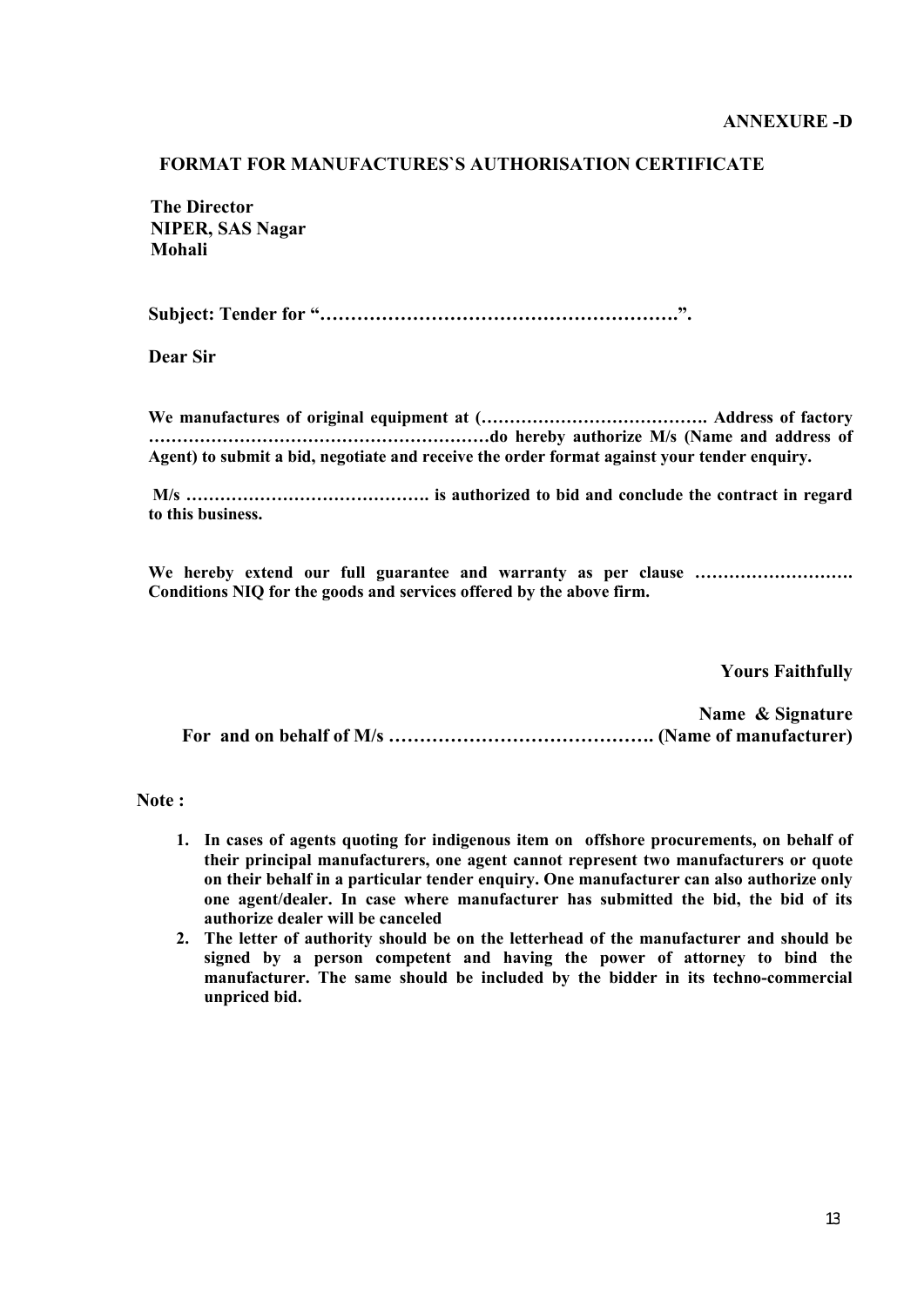#### **DECLARATION OF LOCAL CONTENT**

**To**

**The Director NIPER SAS Nagar Mohali** 

**Subject: Declaration of Local Content** 

**Tender Reference No. ……………………………………. Name of Tender: ………………………………………………** 

1. We hereby declare that items offered has  $\%$  local content (DPIIT OM No. P-**45021/2/2017-PP (BE-II) dated 16.09.2020) & (DPIIT OM No. P-45021/102/2019-BE-II-Part(1) (E-50310) dated 04.03.2021).** 

**2.**

| <b>Class of Supplier</b> | <b>FALSE</b> | CLASS –I        |
|--------------------------|--------------|-----------------|
|                          | <b>FALSE</b> | <b>CLASS-II</b> |

- **3. " Local Content" means the amount of value added in India which shall, be the total value of the item being offered minus the value of the imported content in the item (including all customs duties) as a proportion of the total value, in percent.**
- **4. "\*False declaration will be in breach of Code of Integrity under Rule 175(1)(i)(h) of the General Financial Rules for which a bidder or its successors can be debarred for up to two years as per Rule 151(iii) of the General Financial Rules along with such other actions as may be permissible under law."**

**Yours Faithfully** 

**Name of the bidder, with official seal)**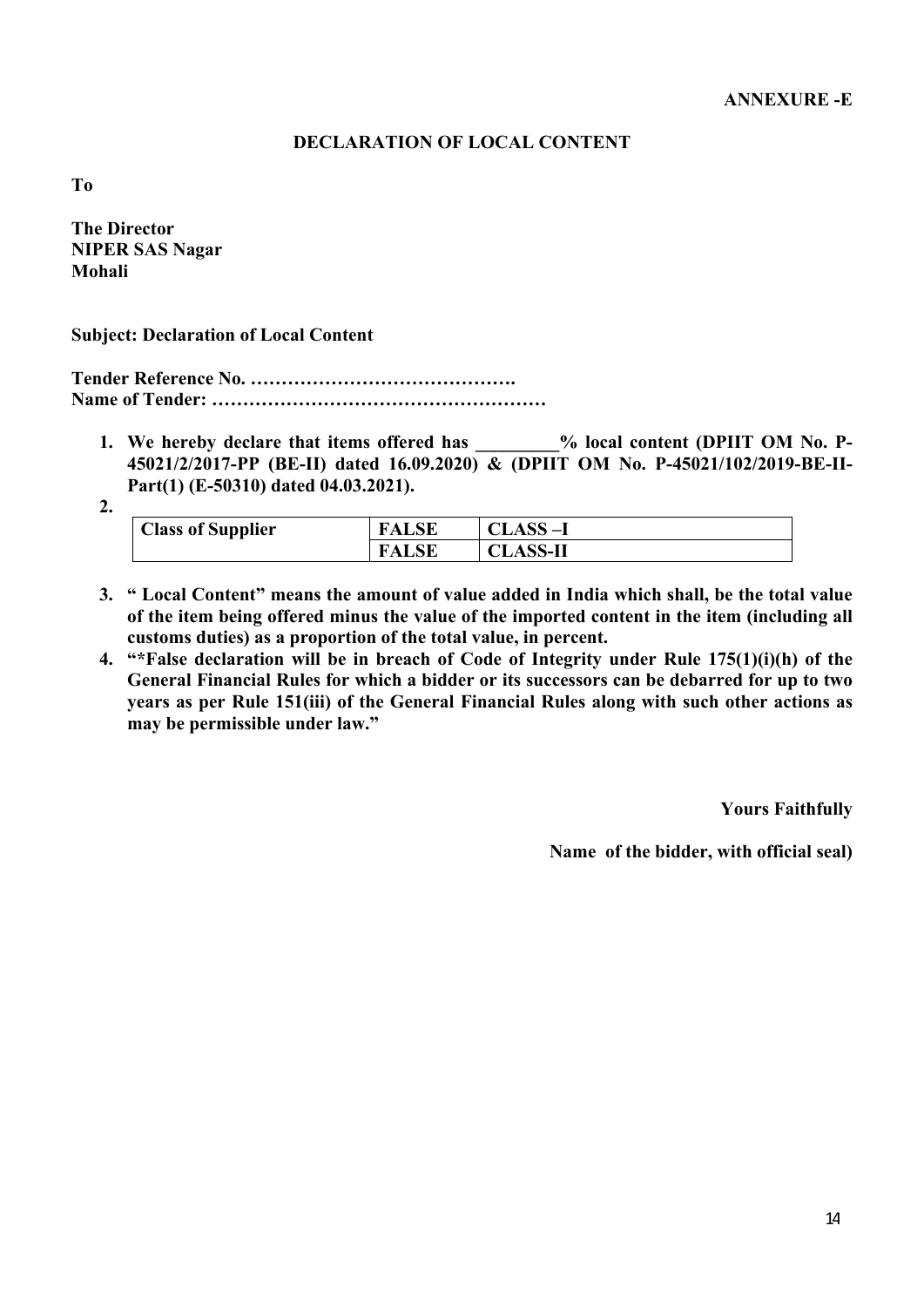#### **TO BE PROVIDED BY OEM ON LETTERHEAD DECLARATION OF COUNTRY OF ORIGIN**

**To**

**The Director NIPER SAS Nagar Mohali** 

**Subject: Declaration of Origin**

**Tender Reference No. ……………………………………. Name of Tender: ………………………………………………** 

- **1. Counter of Origin of Goods being offered …………………………………………. (OM No. 6/18/2019-PPD dated 23.07.2020)**
- **2. " Local Content" means the amount of value added in India which shall, be the total value of the item being offered minus the value of the imported content in the item (including all customs duties) as a proportion of the total value, in percent.**
- **3. "\*False declaration will be in breach of Code of Integrity under Rule 175(1)(i)(h) of the General Financial Rules for which a bidder or its successors can be debarred for up to two years as per Rule 151(iii) of the General Financial Rules along with such other actions as may be permissible under law."**

**Yours Faithfully** 

**Name of the bidder, with official seal)**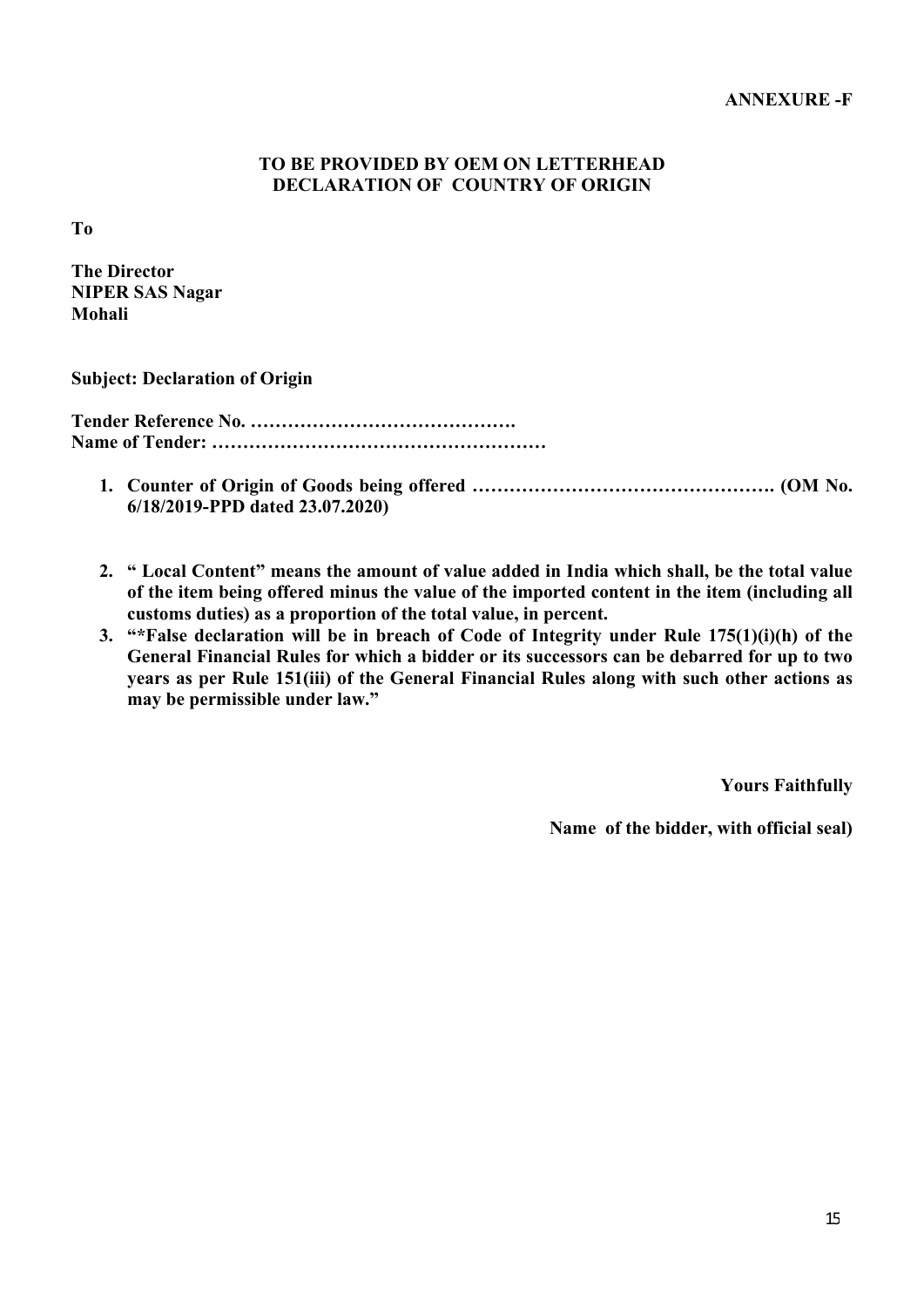## **ANNEXURE -G**

# **PROFORMA FOR USER/CLIENT LIST**

| S.No | Name & full address of<br>purchaser | Purchase<br>order  <br>No. & date | of<br><b>No.</b><br>Units (Qty) | Model No. Contract<br>with date f<br><b>Installation</b> | person<br>with<br>cell<br>phone and |
|------|-------------------------------------|-----------------------------------|---------------------------------|----------------------------------------------------------|-------------------------------------|
|      |                                     |                                   |                                 |                                                          | e-mail.id                           |
|      |                                     |                                   |                                 |                                                          |                                     |
|      |                                     |                                   |                                 |                                                          |                                     |
|      |                                     |                                   |                                 |                                                          |                                     |
|      |                                     |                                   |                                 |                                                          |                                     |
|      |                                     |                                   |                                 |                                                          |                                     |
|      |                                     |                                   |                                 |                                                          |                                     |
|      |                                     |                                   |                                 |                                                          |                                     |
|      |                                     |                                   |                                 |                                                          |                                     |
|      |                                     |                                   |                                 |                                                          |                                     |
|      |                                     |                                   |                                 |                                                          |                                     |
|      |                                     |                                   |                                 |                                                          |                                     |
|      |                                     |                                   |                                 |                                                          |                                     |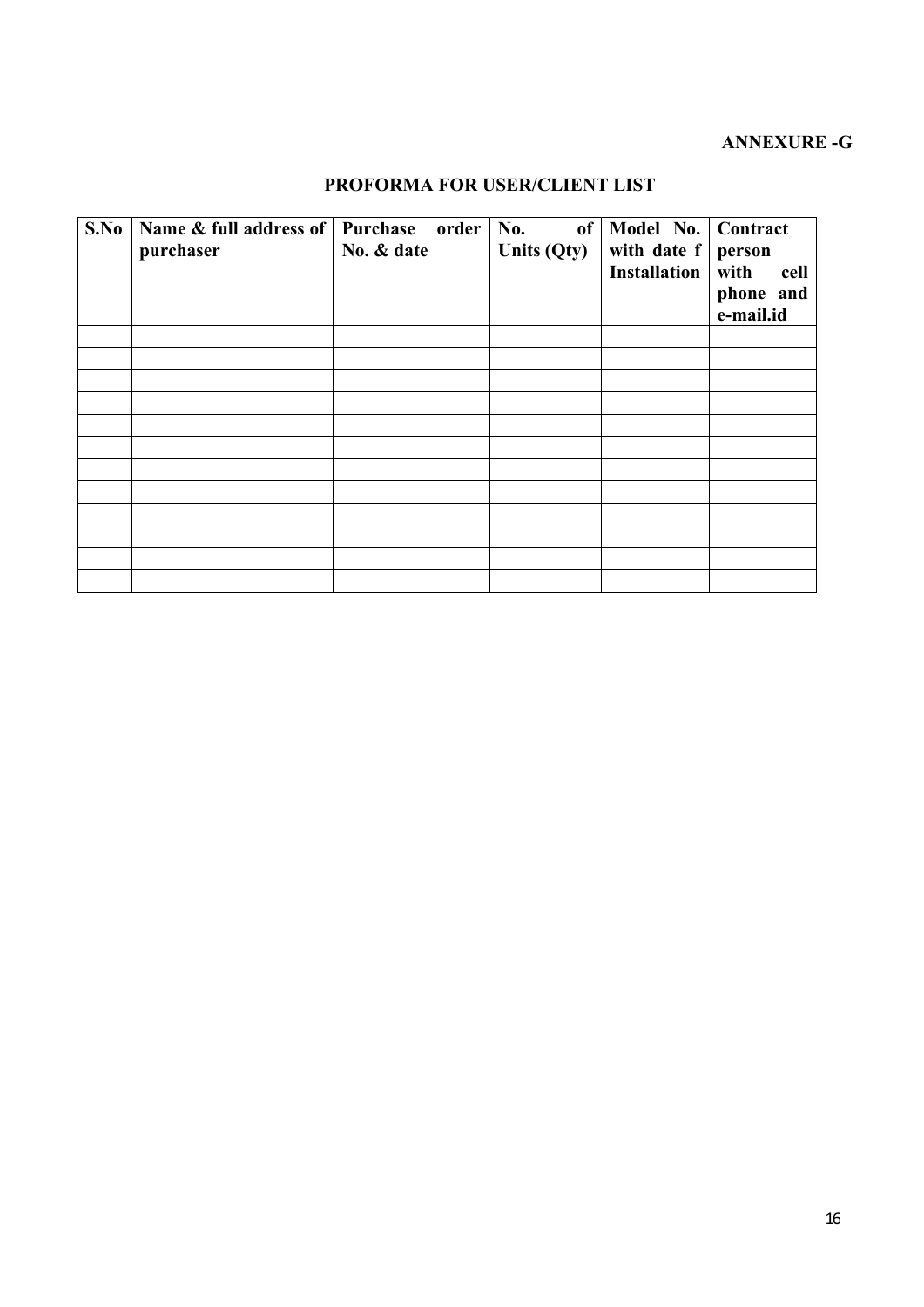# **MANDATE FORM FOR PAYMENT**

| Sr.No.         | <b>Supplier Details</b>     |
|----------------|-----------------------------|
|                | Vendor Name                 |
| $\overline{2}$ | Father/Husband Name         |
| 3              | DOB                         |
| $\overline{4}$ | PAN Number .(Copy provided) |
| 5              | Aadhaar Number              |
| 6              | <b>TIN Number</b>           |
| $\overline{7}$ | GST No.(Copy provided)      |
| 9              | Address1                    |
| 10             | City                        |
| 11             | Country                     |
| 12             | <b>State</b>                |
| 13             | District                    |
| 14             | Pin code                    |
| 15             | Mobile No.                  |
| 16             | Phone                       |
| 17             | Email                       |
| 18             | <b>Bank Name</b>            |
| 19             | <b>IFSC</b> Code            |
| 20             | <b>Account Number</b>       |
| 21             | Others                      |

**Bidder(s)/Authorized Signatory (ies)**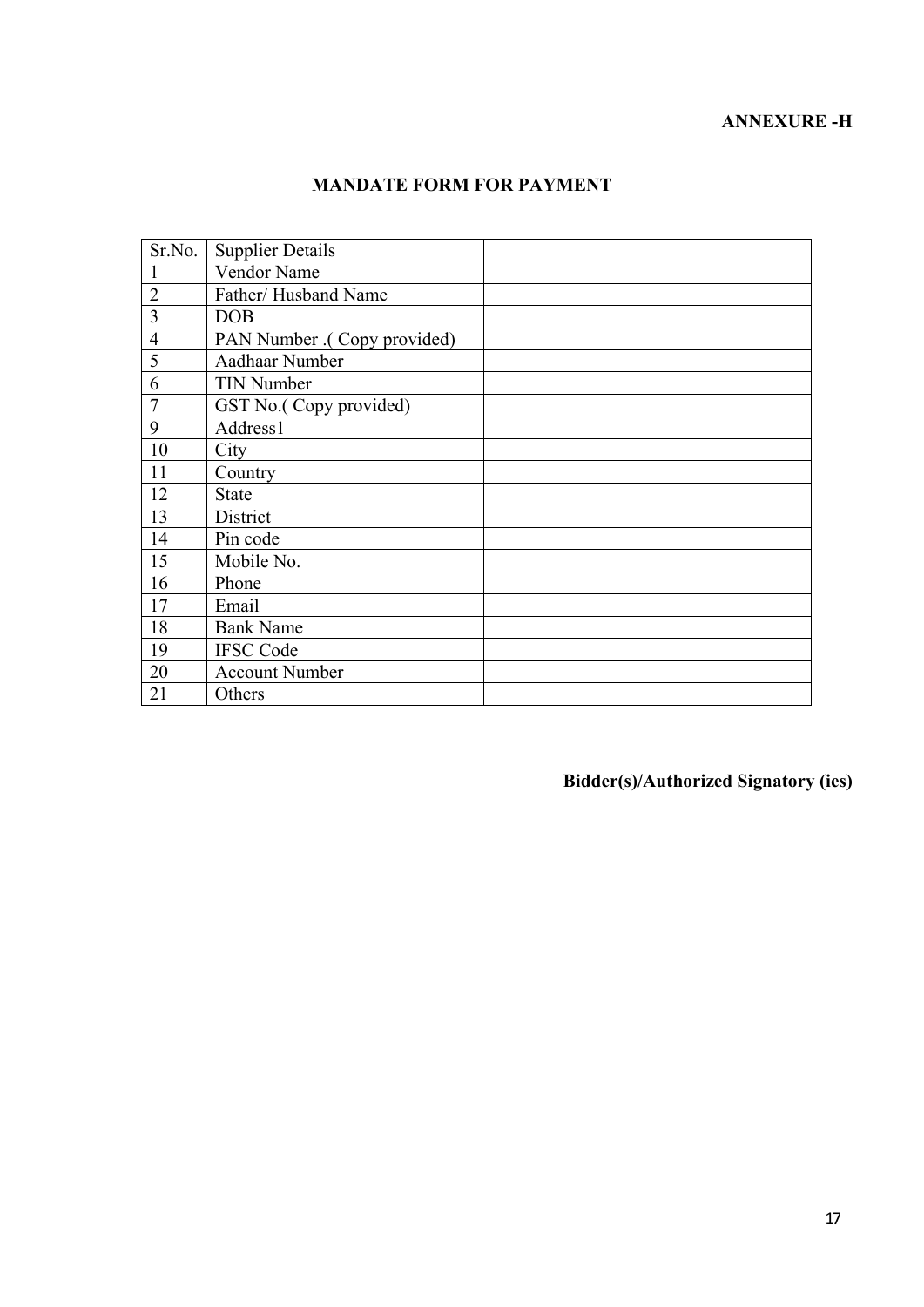#### **DECLARATION SHEET**

**We………………………………….. hereby certify that all the information and data furnished by our organization with regard to this tender specification are true and complete to the best of our knowledge. I have gone through the specification, conditions and stipulations in details and agree to comply with the requirements and intent of specification. This is certified that our organization has been authorized (Copy attached) by the OEM to participate in Tender. We further certified that our organization meets all the conditions of eligibility criteria laid down in this tender document. Moreover, OEM has agreed to support on regular basis with technology / product updates and extend support for the warranty. The prices quoted in the financial bids are subsidized due to academic discount given to NIPER Mohali** 

| We, further specifically certify                          | NAME & ADDRESS OF THE |
|-----------------------------------------------------------|-----------------------|
| that our organization has not   Vendor/Manufacturer/Agent |                       |
| been Black Listed/De Listed or                            |                       |
| put to any Holiday by<br>any                              |                       |
| <b>Institutional</b><br>Agency/<br>Govt.                  |                       |
| Public<br>Department/<br><b>Sector</b>                    |                       |
| Undertaking.                                              |                       |
| <b>Phone</b>                                              |                       |
| 2. FAX                                                    |                       |
| 3. E.Mail                                                 |                       |
| 4. Contract person Name                                   |                       |
| 5. Mobile Number                                          |                       |
| 6. GST Number                                             |                       |
| 7. PAN Number                                             |                       |